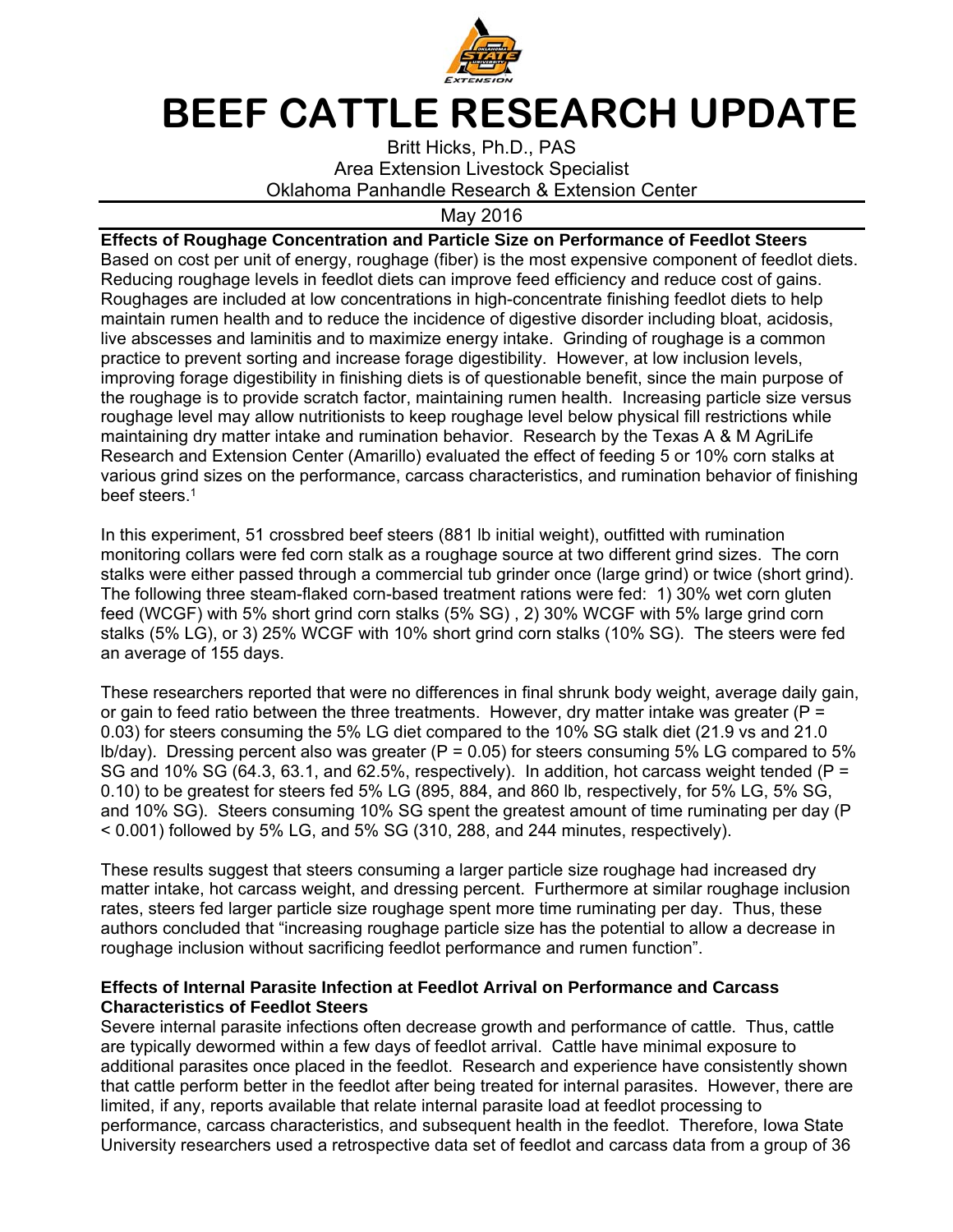southeastern steers carrying a heavy internal parasite burden at feedlot arrival (523 lb initial weight) to analyze the effect of internal parasite infection at feedlot arrival on subsequent feedlot performance, health, carcass characteristics, and profitability.2

In this data, upon arrival at a southwest Iowa feedlot, fecal samples were obtained and cattle were dewormed with a label dose of eprinomectin (Eprinex®, Merial). Fecal samples were collected again 24 days later to determine the effectiveness of this parasite control strategy. All cattle were managed as a single group and slaughtered when the average  $12<sup>th</sup>$ -rib fat thickness was 0.45 inches (179 days on feed). For this analysis, steers were categorized into 2 groups based on fecal egg count (FEC) at processing. Steers with an initial FEC < 100 eggs/gram were classified as LOW and steers with a FEC ≥ 100 eggs/gram were classified as HIGH. The FEC at arrival ranged from 90 to 463 eggs/gram. The LOW and HIGH groups, respectively, had a FEC of 27 and 229 eggs/gram. Twenty-four days later the FEC was 0 for both groups indicating that the steers were effectively dewormed with a single label dose of eprinomectin.

The effects of internal parasite infection level at feedlot arrival on subsequent feedlot performance, carcass characteristics, and animal health are shown in Table 1. These researchers reported that during the first 24 days of the feeding period, HIGH steers tended to have reduced average daily gains (ADG) compared to LOW steers  $(3.53 \text{ vs. } 3.95 \text{ lb/day}, P = 0.15)$ . However, overall ADG did not differ between groups (3.48 vs. 3.55 lb/day, respectively for HIGH and LOW, P = 0.61). Hence, even though HIGH steers responded to anthelmintic intervention, they did not experience compensatory gain during the feedlot phase. In addition, a greater proportion of HIGH steers tended to be treated during the feedlot phase for health-related issues  $(46.2 \text{ vs. } 30.4\%; P = 0.12)$  and tended to be treated more frequently  $(1.16 \text{ vs. } 0.43 \text{ treatments})$ ;  $P = 0.12$ ) compared to LOW steers. This resulted in a 4-fold increase in cost of health intervention compared with LOW (\$36.38 vs.  $$8.84; P = 0.08$ ). HIGH cattle also tended to have less back fat (0.43 vs. 0.47 inches, P = 0.11), less ribeye area (11.56 vs. 12.13 sq. inches,  $P = 0.06$ ), and lower marbling scores ( $P = 0.11$ ) at slaughter.

These authors concluded that this analysis shows that despite being effectively dewormed at feedlot entry, cattle with FEC greater than 100 eggs/gram at feedlot arrival may experience long-term effects that negatively affect feedlot performance (no compensatory gain), carcass traits, animal health, and income. These data clearly illustrate the importance of internal parasite control during the grazing and growing period before feedlot arrival suggesting that strategic deworming programs prior to the feedlot phase "may add value to be realized by all sectors of the beef industry".